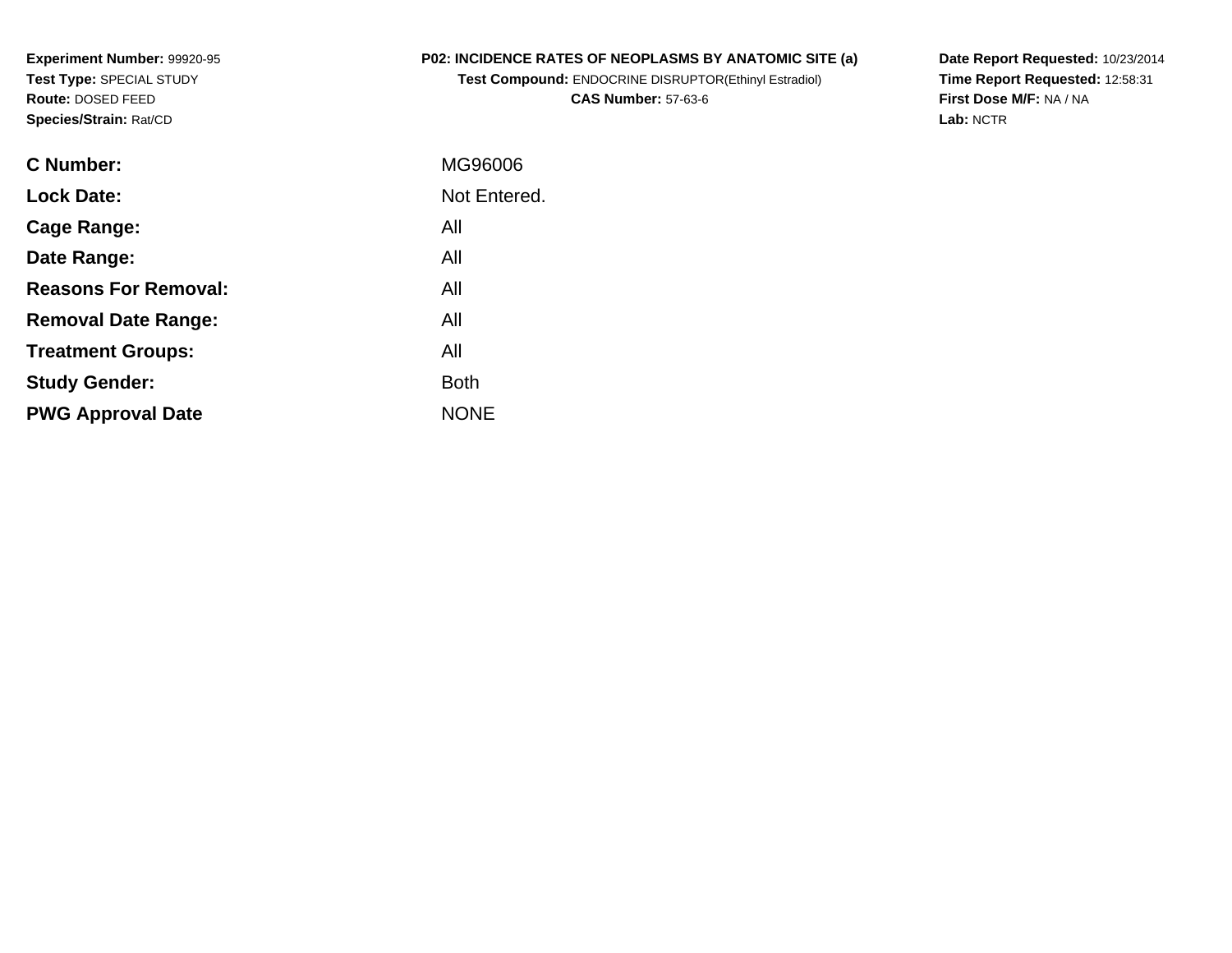**Test Compound:** ENDOCRINE DISRUPTOR(Ethinyl Estradiol)

**Date Report Requested:** 10/23/2014**Time Report Requested:** 12:58:31**First Dose M/F:** NA / NA**Lab:** NCTR

| <b>CD Rat MALE</b>                      | F4 | <b>CONTROL</b> | <b>F4/2PPB TO CTRL</b> | F4/10PPB TO CTRL F4/50PPB TO CTRL |      |
|-----------------------------------------|----|----------------|------------------------|-----------------------------------|------|
| <b>Disposition Summary</b>              |    |                |                        |                                   |      |
| <b>Animals Initially In Study</b>       |    | 25             | 25                     | 26                                | 25   |
| <b>Early Deaths</b>                     |    |                |                        |                                   |      |
| <b>Moribund Sacrifice</b>               |    |                |                        | 1                                 |      |
| <b>Survivors</b>                        |    |                |                        |                                   |      |
| <b>Terminal Sacrifice</b>               |    | 25             | 25                     | 25                                | 25   |
| <b>Animals Examined Microscopically</b> |    | 25             | 25                     | 26                                | 25   |
| ALIMENTARY SYSTEM                       |    |                |                        |                                   |      |
| Esophagus                               |    | (0)            | (0)                    | (1)                               | (0)  |
| Liver                                   |    | (25)           | (1)                    | (2)                               | (25) |
| Pancreas                                |    | (0)            | (0)                    | (1)                               | (0)  |
| CARDIOVASCULAR SYSTEM                   |    |                |                        |                                   |      |
| <b>Blood Vessel</b>                     |    | (0)            | (0)                    | (1)                               | (0)  |
| Heart                                   |    | (0)            | (0)                    | (1)                               | (0)  |
| <b>ENDOCRINE SYSTEM</b>                 |    |                |                        |                                   |      |
| <b>Adrenal Cortex</b>                   |    | (25)           | (0)                    | (1)                               | (25) |
| Adrenal Medulla                         |    | (25)           | (0)                    | (1)                               | (25) |
| <b>Pituitary Gland</b>                  |    | (25)           | (0)                    | (2)                               | (25) |
| <b>Thyroid Gland</b>                    |    | (25)           | (0)                    | (0)                               | (25) |
| <b>GENERAL BODY SYSTEM</b>              |    |                |                        |                                   |      |
| None                                    |    |                |                        |                                   |      |
| GENITAL SYSTEM                          |    |                |                        |                                   |      |
| <b>Coagulating Gland</b>                |    | (25)           | (25)                   | (26)                              | (24) |
| Epididymis                              |    | (25)           | (25)                   | (26)                              | (25) |
| <b>Preputial Gland</b>                  |    | (0)            | (2)                    | (1)                               | (0)  |
|                                         |    |                |                        |                                   |      |

a - Number of animals examined microscopically at site and number of animals with lesion

b - Primary tumors: all tumors except metastatic tumors

Prostate, Dorsal/Lateral Lobe

**Experiment Number:** 99920-95**Test Type:** SPECIAL STUDY**Route:** DOSED FEED**Species/Strain:** Rat/CD

\* Number of animals with any tissue examined microscopically

e (6) (7) (10) (6)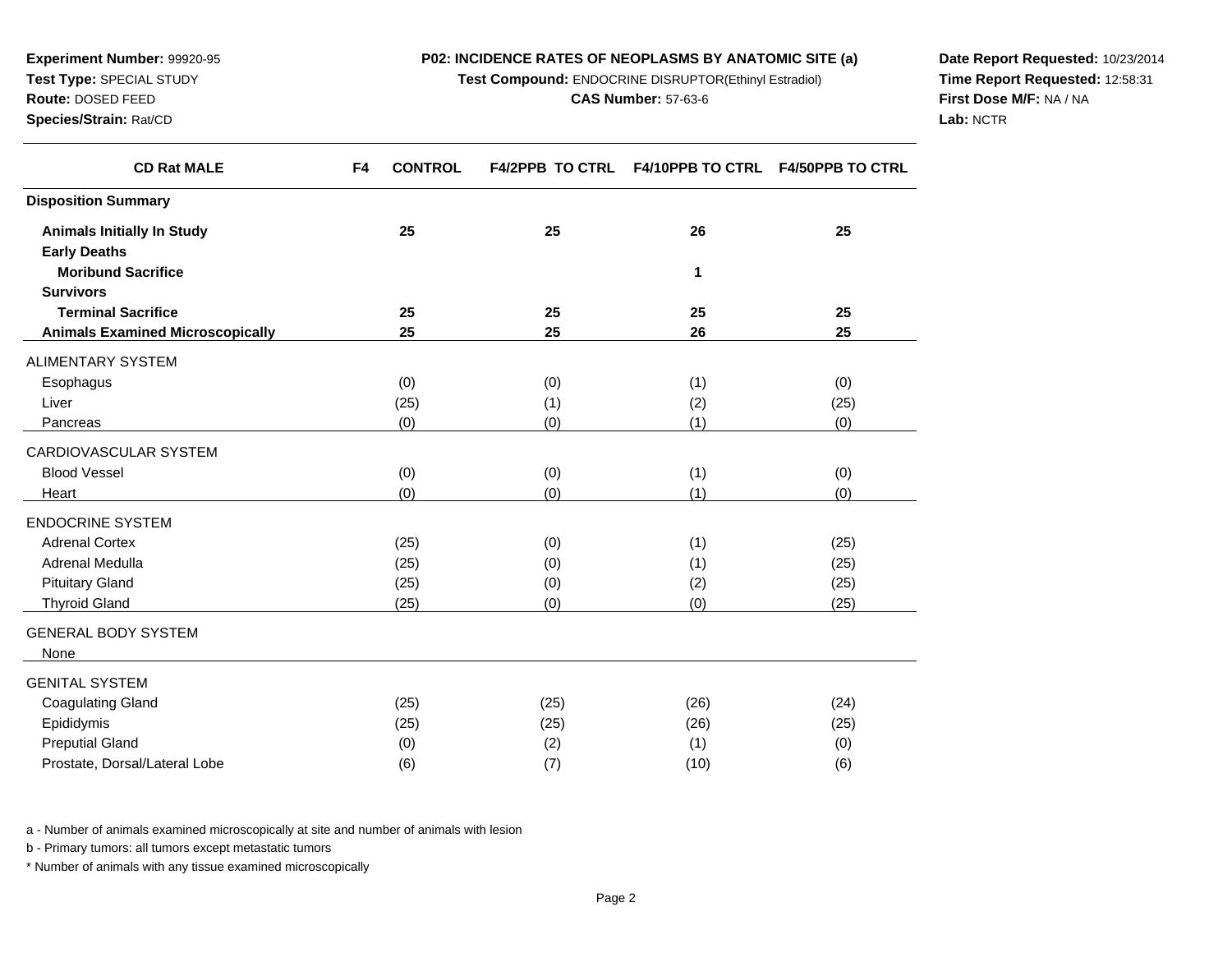**Test Compound:** ENDOCRINE DISRUPTOR(Ethinyl Estradiol)

#### **CAS Number:** 57-63-6

**Date Report Requested:** 10/23/2014**Time Report Requested:** 12:58:31**First Dose M/F:** NA / NA**Lab:** NCTR

**Experiment Number:** 99920-95**Test Type:** SPECIAL STUDY**Route:** DOSED FEED**Species/Strain:** Rat/CD

| <b>CD Rat MALE</b>            | F4 | <b>CONTROL</b> | <b>F4/2PPB TO CTRL</b> | F4/10PPB TO CTRL F4/50PPB TO CTRL |      |
|-------------------------------|----|----------------|------------------------|-----------------------------------|------|
| Prostate, Dorsal/lateral Lobe |    | (19)           | (18)                   | (16)                              | (19) |
| Prostate, Ventral Lobe        |    | (25)           | (25)                   | (26)                              | (25) |
| <b>Rete Testes</b>            |    | (25)           | (24)                   | (26)                              | (25) |
| <b>Seminal Vesicle</b>        |    | (25)           | (25)                   | (26)                              | (25) |
| <b>Testes</b>                 |    | (25)           | (25)                   | (26)                              | (25) |
| <b>HEMATOPOIETIC SYSTEM</b>   |    |                |                        |                                   |      |
| <b>Bone Marrow</b>            |    | (25)           | (0)                    | (1)                               | (25) |
| Spleen                        |    | (25)           | (0)                    | (1)                               | (25) |
| Thymus                        |    | (25)           | (0)                    | (1)                               | (25) |
| <b>INTEGUMENTARY SYSTEM</b>   |    |                |                        |                                   |      |
| Mammary Gland                 |    | (25)           | (25)                   | (25)                              | (25) |
| Skin                          |    | (0)            | (0)                    | (1)                               | (0)  |
| MUSCULOSKELETAL SYSTEM        |    |                |                        |                                   |      |
| Bone                          |    | (25)           | (0)                    | (1)                               | (25) |
| NERVOUS SYSTEM                |    |                |                        |                                   |      |
| <b>Brain</b>                  |    | (0)            | (0)                    | (1)                               | (0)  |
| Spinal Cord                   |    | (0)            | (0)                    | (1)                               | (0)  |
| <b>RESPIRATORY SYSTEM</b>     |    |                |                        |                                   |      |
| Lung                          |    | (0)            | (0)                    | (1)                               | (0)  |
| Trachea                       |    | (0)            | (0)                    | (1)                               | (0)  |
| SPECIAL SENSES SYSTEM         |    |                |                        |                                   |      |
| None                          |    |                |                        |                                   |      |
| <b>URINARY SYSTEM</b>         |    |                |                        |                                   |      |
| Kidney                        |    | (25)           | (0)                    | (1)                               | (25) |
| <b>Urinary Bladder</b>        |    | (0)            | (0)                    | (1)                               | (0)  |
|                               |    |                |                        |                                   |      |

a - Number of animals examined microscopically at site and number of animals with lesion

b - Primary tumors: all tumors except metastatic tumors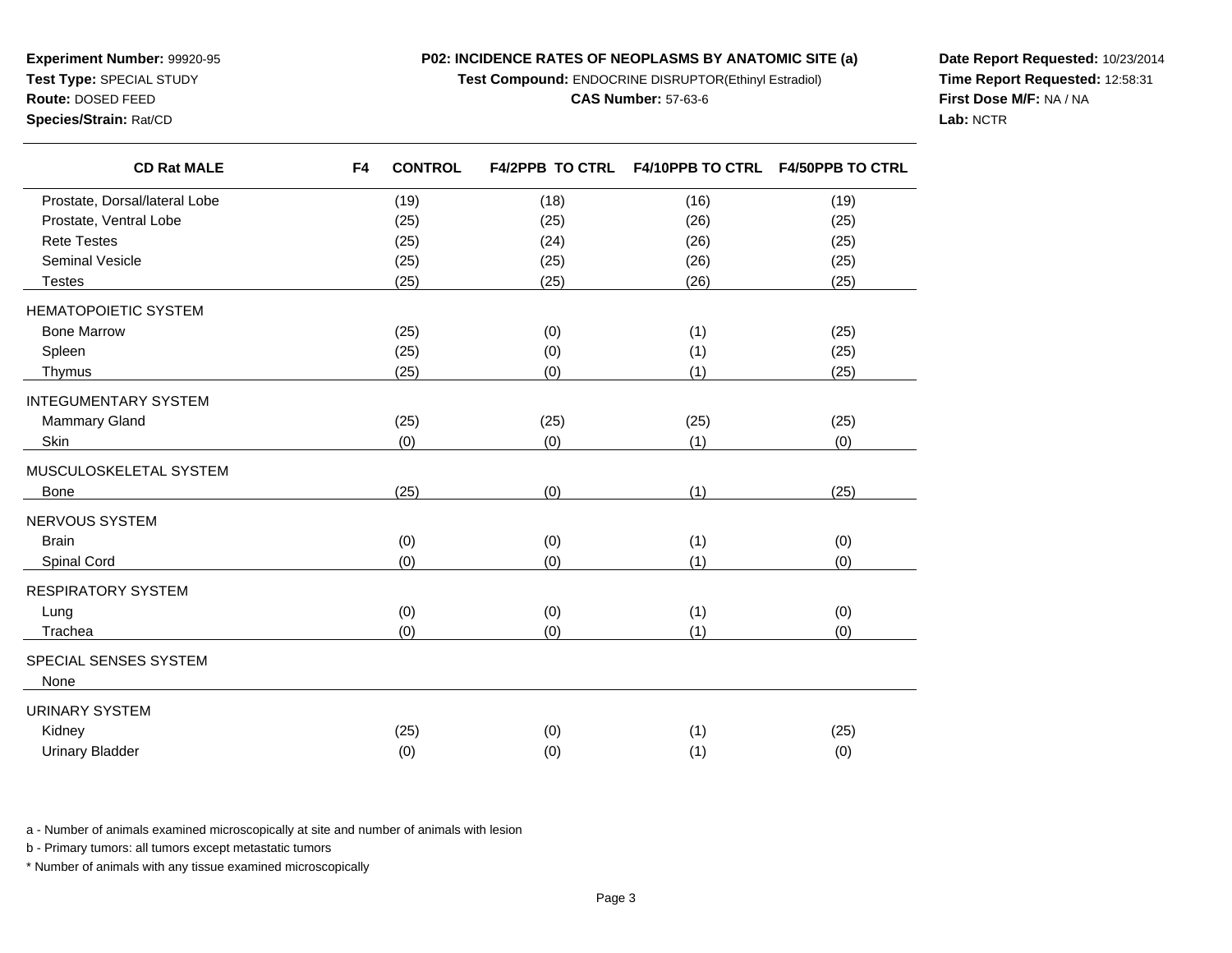| <b>Experiment Number: 99920-95</b> |    |                |                        | P02: INCIDENCE RATES OF NEOPLASMS BY ANATOMIC SITE (a) | Date Report Requested: 10/23/2014 |
|------------------------------------|----|----------------|------------------------|--------------------------------------------------------|-----------------------------------|
| Test Type: SPECIAL STUDY           |    |                |                        | Test Compound: ENDOCRINE DISRUPTOR(Ethinyl Estradiol)  | Time Report Requested: 12:58:31   |
| <b>Route: DOSED FEED</b>           |    |                |                        | <b>CAS Number: 57-63-6</b>                             | <b>First Dose M/F: NA / NA</b>    |
| <b>Species/Strain: Rat/CD</b>      |    |                |                        |                                                        | Lab: NCTR                         |
| <b>CD Rat MALE</b>                 | F4 | <b>CONTROL</b> | <b>F4/2PPB TO CTRL</b> | <b>F4/10PPB TO CTRL F4/50PPB TO CTRL</b>               |                                   |

a - Number of animals examined microscopically at site and number of animals with lesion

b - Primary tumors: all tumors except metastatic tumors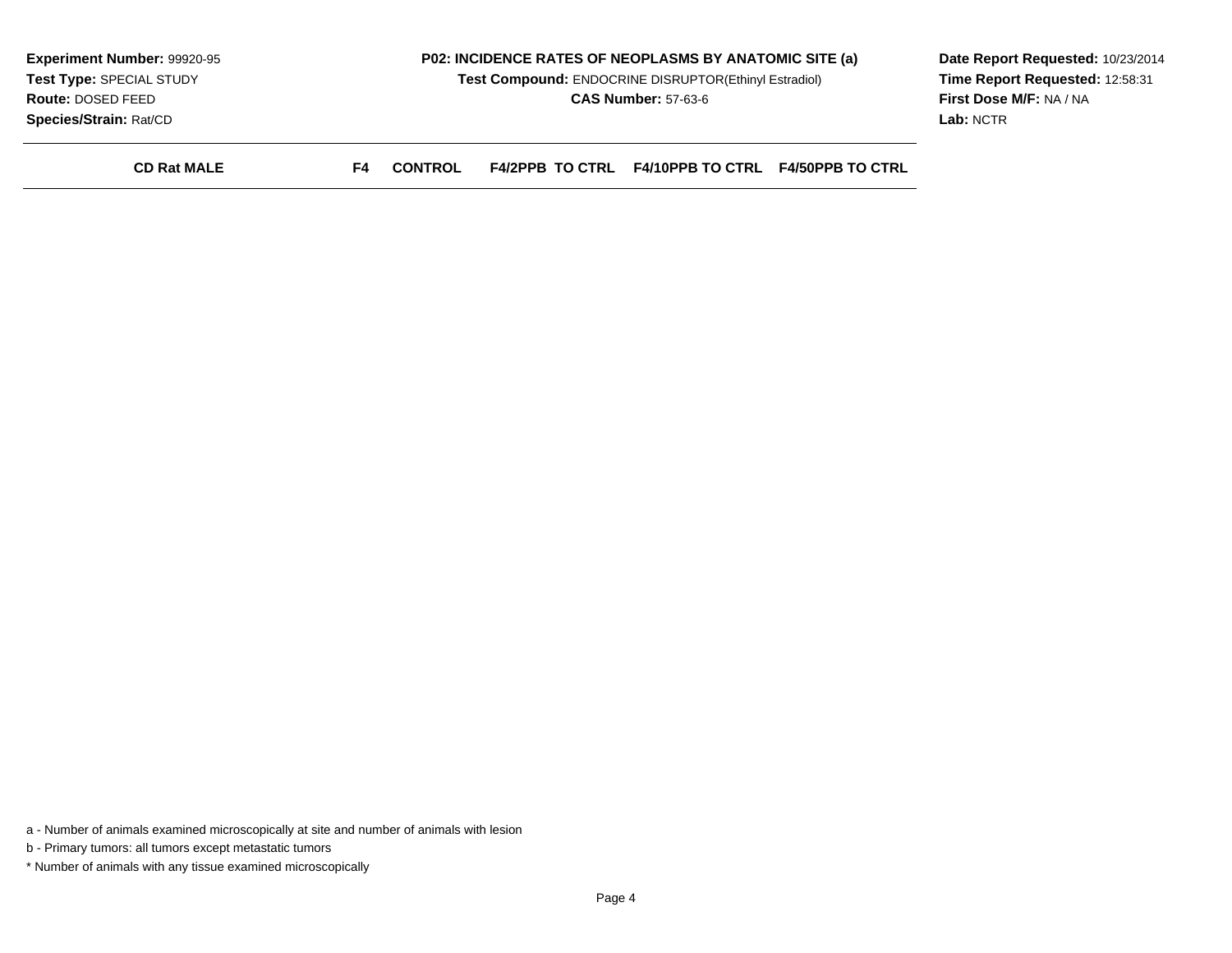**Experiment Number:** 99920-95**Test Type:** SPECIAL STUDY**Route:** DOSED FEED**Species/Strain:** Rat/CD

## **P02: INCIDENCE RATES OF NEOPLASMS BY ANATOMIC SITE (a)**

**Test Compound:** ENDOCRINE DISRUPTOR(Ethinyl Estradiol)

**CAS Number:** 57-63-6

**Date Report Requested:** 10/23/2014**Time Report Requested:** 12:58:31**First Dose M/F:** NA / NA**Lab:** NCTR

| <b>CD Rat MALE</b>                                                                  | F4 | <b>CONTROL</b> | <b>F4/2PPB TO CTRL</b> | <b>F4/10PPB TO CTRL</b> | <b>F4/50PPB TO CTRL</b> |
|-------------------------------------------------------------------------------------|----|----------------|------------------------|-------------------------|-------------------------|
| <b>Tumor Summary for MALE</b>                                                       |    |                |                        |                         |                         |
| <b>Total Animals with Primary Neoplasms (b)</b><br><b>Total Primary Neoplasms</b>   |    |                |                        |                         |                         |
| <b>Total Animals with Benign Neoplasms</b><br>Total Benign Neoplasms                |    |                |                        |                         |                         |
| <b>Total Animals with Malignant Neoplasms</b><br>Total Malignant Neoplasms          |    |                |                        |                         |                         |
| <b>Total Animals with Metastatic Neoplasms</b><br><b>Total Metastatic Neoplasms</b> |    |                |                        |                         |                         |
| <b>Total Animals with Malignant Neoplasms</b><br><b>Uncertain Primary Site</b>      |    |                |                        |                         |                         |
| Total Animals with Neoplasms Uncertain -<br><b>Benign or Malignant</b>              |    |                |                        |                         |                         |
| <b>Total Uncertain Neoplasms</b>                                                    |    |                |                        |                         |                         |

\*\*\*END OF MALE DATA\*\*\*

a - Number of animals examined microscopically at site and number of animals with lesion

b - Primary tumors: all tumors except metastatic tumors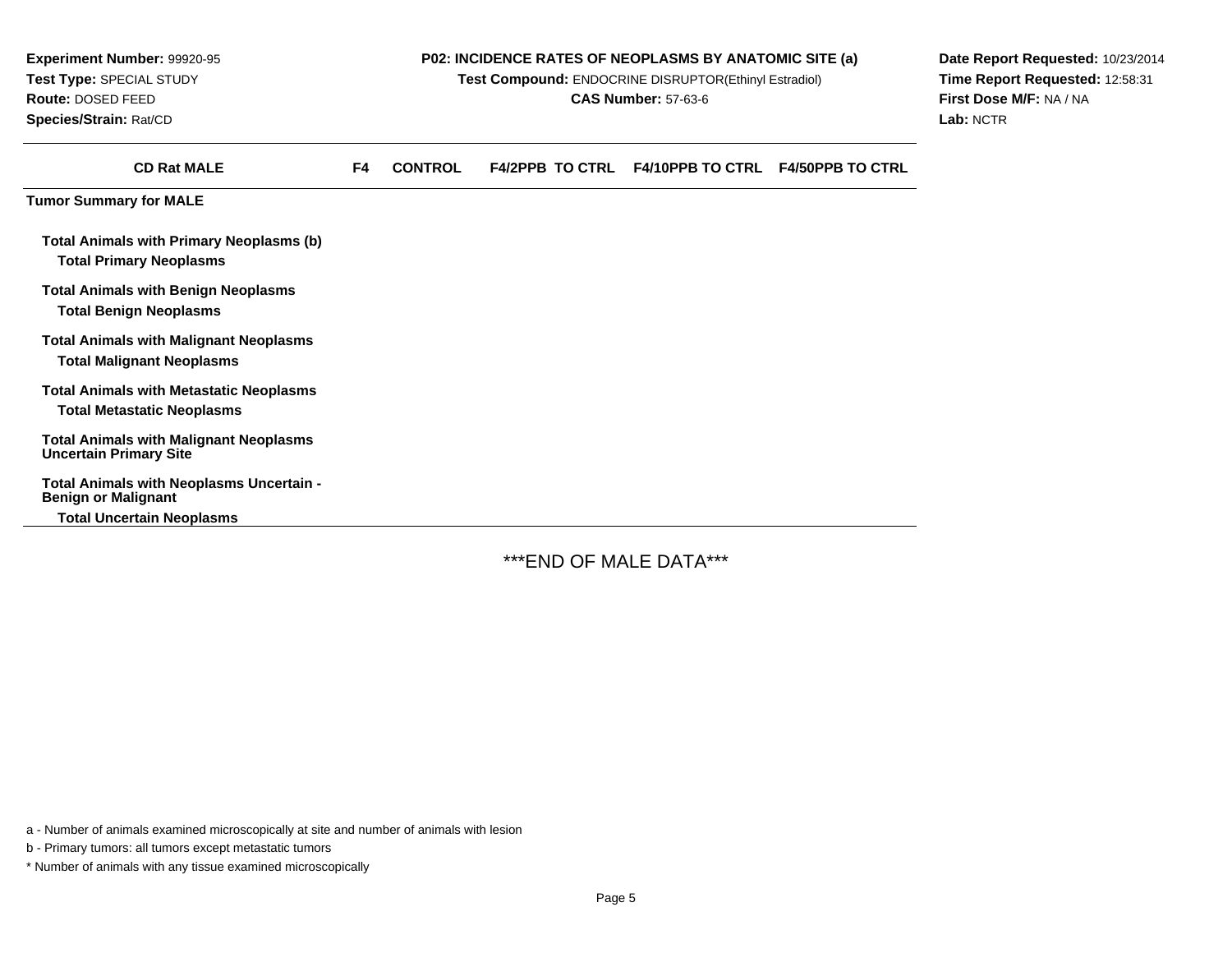**Test Compound:** ENDOCRINE DISRUPTOR(Ethinyl Estradiol)

**Date Report Requested:** 10/23/2014**Time Report Requested:** 12:58:31**First Dose M/F:** NA / NA**Lab:** NCTR

| <b>CONTROL</b><br>F4 | <b>F4/2PPB TO CTRL</b> | F4/10PPB TO CTRL F4/50PPB TO CTRL |             |
|----------------------|------------------------|-----------------------------------|-------------|
|                      |                        |                                   |             |
| 25                   | 25                     | 26                                | 25          |
|                      |                        |                                   |             |
|                      |                        | 1                                 |             |
|                      |                        |                                   |             |
| 25                   | 25                     | 25                                | 25          |
| 25                   | 25                     | 26                                | 25          |
|                      |                        |                                   |             |
| (0)                  | (0)                    | (1)                               | (0)         |
| (25)                 | (0)                    | (1)                               | (25)        |
|                      |                        | 1 (100%)                          |             |
| (0)                  | (0)                    | (1)                               | (0)         |
|                      |                        | 1 (100%)                          |             |
|                      |                        |                                   |             |
| (0)                  | (0)                    | (1)                               | (0)         |
| (0)                  | (0)                    | (1)                               | (0)         |
|                      |                        |                                   |             |
| (25)                 | (0)                    | (2)                               | (25)        |
| (25)                 | (0)                    | (2)                               | (25)        |
| (25)                 | (0)                    | (1)                               | (25)        |
| (25)                 | (0)                    | (1)                               | (25)        |
|                      |                        |                                   |             |
|                      |                        |                                   |             |
|                      |                        |                                   |             |
|                      |                        |                                   | (0)         |
| (25)                 | (25)                   |                                   | (25)        |
|                      | (3)                    | (0)                               | (0)<br>(26) |

a - Number of animals examined microscopically at site and number of animals with lesion

b - Primary tumors: all tumors except metastatic tumors

**Experiment Number:** 99920-95**Test Type:** SPECIAL STUDY**Route:** DOSED FEED**Species/Strain:** Rat/CD

 $\overline{\phantom{0}}$ 

 $\overline{\phantom{0}}$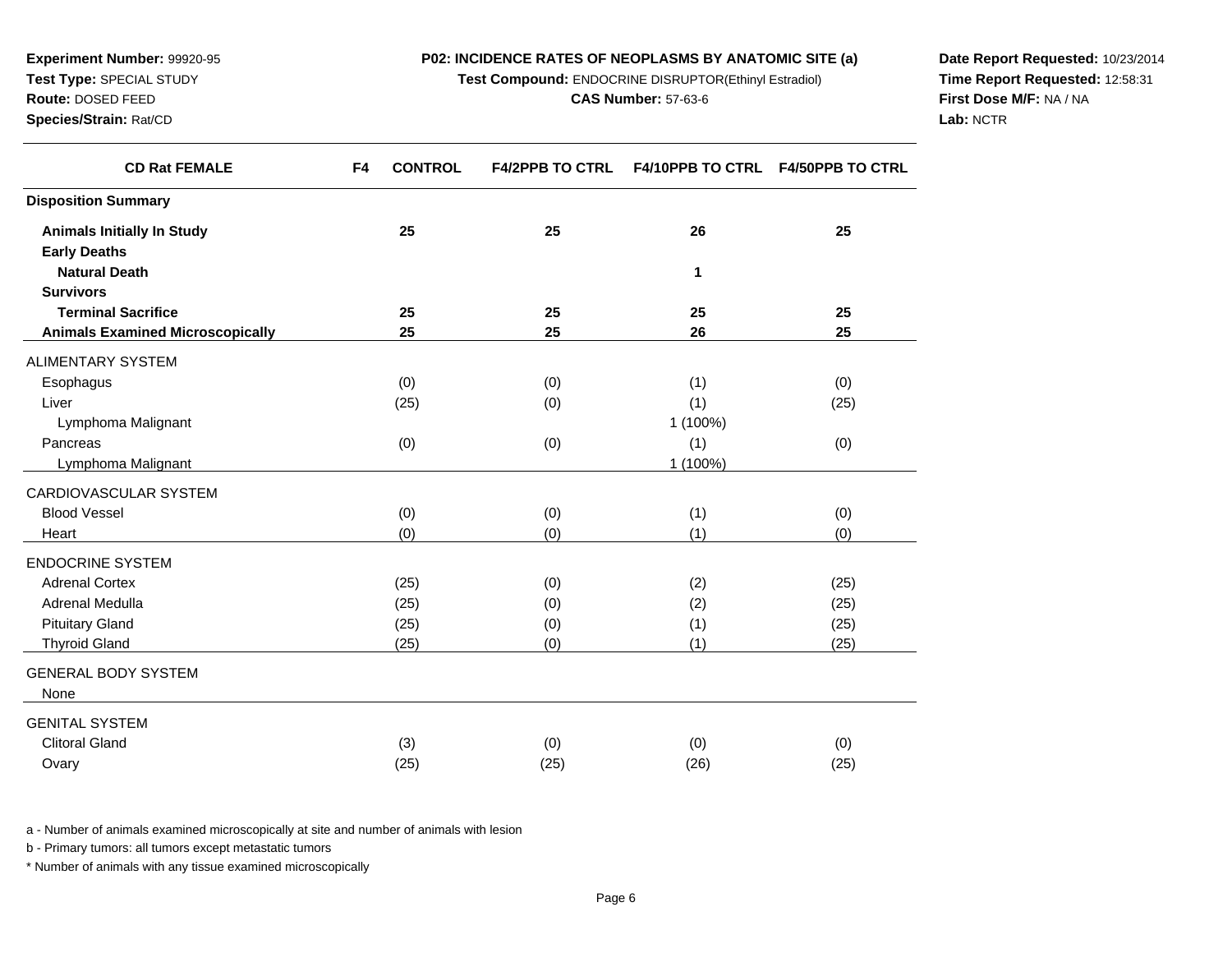**Test Compound:** ENDOCRINE DISRUPTOR(Ethinyl Estradiol)

#### **CAS Number:** 57-63-6

**Date Report Requested:** 10/23/2014**Time Report Requested:** 12:58:31**First Dose M/F:** NA / NA**Lab:** NCTR

**Route:** DOSED FEED

**Species/Strain:** Rat/CD

**Experiment Number:** 99920-95**Test Type:** SPECIAL STUDY

| <b>CD Rat FEMALE</b>         | F <sub>4</sub> | <b>CONTROL</b> | <b>F4/2PPB TO CTRL</b> | F4/10PPB TO CTRL F4/50PPB TO CTRL |      |
|------------------------------|----------------|----------------|------------------------|-----------------------------------|------|
| Oviduct                      |                | (25)           | (25)                   | (26)                              | (25) |
| <b>Uterus</b>                |                | (25)           | (25)                   | (26)                              | (25) |
| Vagina                       |                | (25)           | (25)                   | (26)                              | (25) |
| <b>HEMATOPOIETIC SYSTEM</b>  |                |                |                        |                                   |      |
| <b>Bone Marrow</b>           |                | (25)           | (0)                    | (1)                               | (25) |
| Lymphoma Malignant           |                |                |                        | 1 (100%)                          |      |
| Lymph Node                   |                | (0)            | (0)                    | (1)                               | (0)  |
| Axillary, Lymphoma Malignant |                |                |                        | 1 (100%)                          |      |
| Lymph Node, Mandibular       |                | (0)            | (0)                    | (1)                               | (0)  |
| Lymphoma Malignant           |                |                |                        | 1 (100%)                          |      |
| Spleen                       |                | (25)           | (0)                    | (2)                               | (25) |
| Lymphoma Malignant           |                |                |                        | 1 (50%)                           |      |
| Thymus                       |                | (25)           | (0)                    | (1)                               | (25) |
| Lymphoma Malignant           |                |                |                        | 1 (100%)                          |      |
| <b>INTEGUMENTARY SYSTEM</b>  |                |                |                        |                                   |      |
| Mammary Gland                |                | (25)           | (25)                   | (26)                              | (25) |
| Skin                         |                | (0)            | (0)                    | (1)                               | (0)  |
| MUSCULOSKELETAL SYSTEM       |                |                |                        |                                   |      |
| <b>Bone</b>                  |                | (25)           | (0)                    | (1)                               | (25) |
| NERVOUS SYSTEM               |                |                |                        |                                   |      |
| <b>Brain</b>                 |                | (0)            | (0)                    | (1)                               | (0)  |
| RESPIRATORY SYSTEM           |                |                |                        |                                   |      |
| Lung                         |                | (0)            | (0)                    | (1)                               | (0)  |
| Lymphoma Malignant           |                |                |                        | 1 (100%)                          |      |
| Trachea                      |                | (0)            | (0)                    | (1)                               | (0)  |
|                              |                |                |                        |                                   |      |

SPECIAL SENSES SYSTEM

a - Number of animals examined microscopically at site and number of animals with lesion

b - Primary tumors: all tumors except metastatic tumors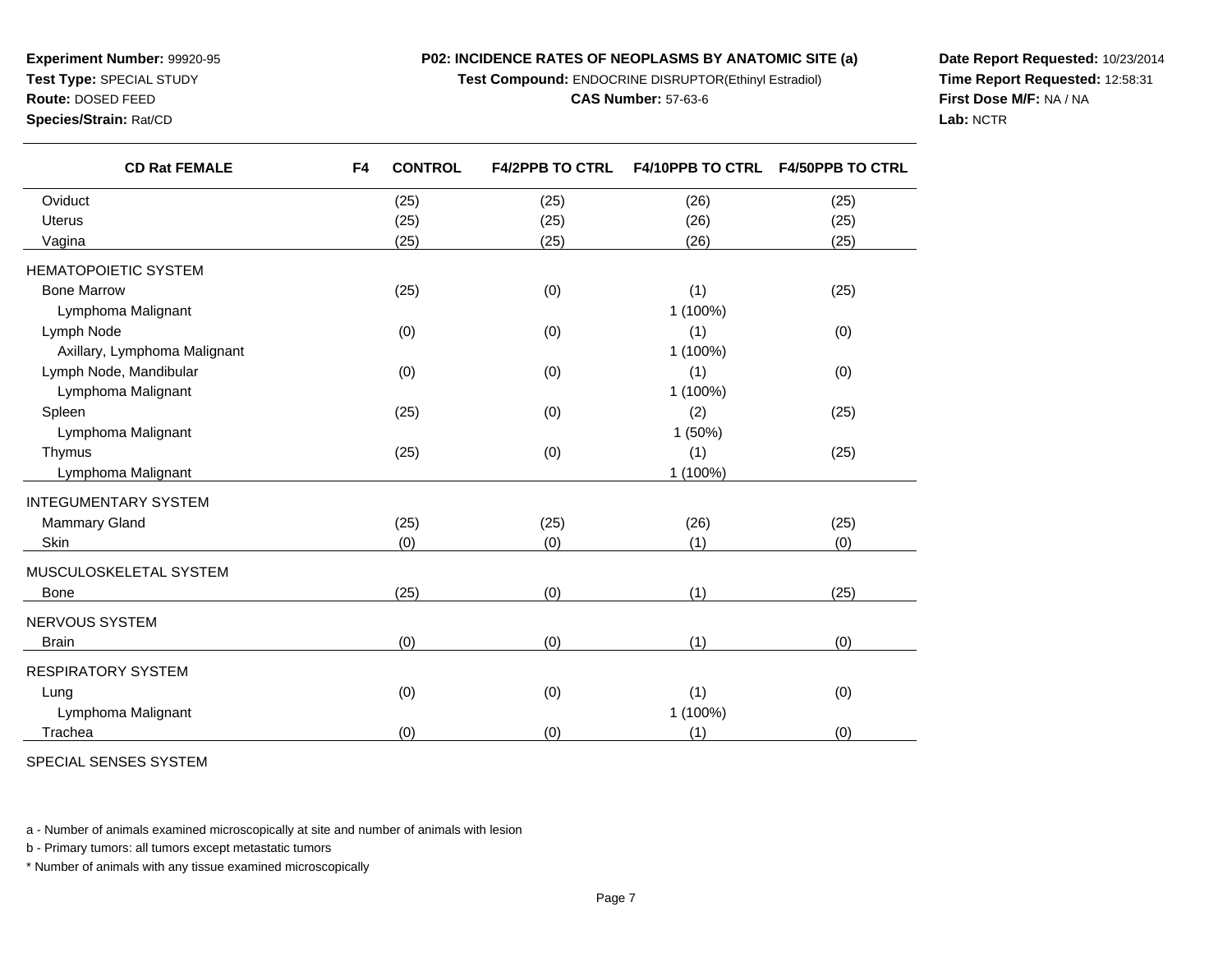| <b>Experiment Number: 99920-95</b><br>Test Type: SPECIAL STUDY<br><b>Route: DOSED FEED</b><br>Species/Strain: Rat/CD |    |                |                        | <b>P02: INCIDENCE RATES OF NEOPLASMS BY ANATOMIC SITE (a)</b><br>Test Compound: ENDOCRINE DISRUPTOR(Ethinyl Estradiol)<br><b>CAS Number: 57-63-6</b> |                         | Date Report Requested: 10/23/2014<br>Time Report Requested: 12:58:31<br>First Dose M/F: NA / NA<br>Lab: NCTR |
|----------------------------------------------------------------------------------------------------------------------|----|----------------|------------------------|------------------------------------------------------------------------------------------------------------------------------------------------------|-------------------------|--------------------------------------------------------------------------------------------------------------|
| <b>CD Rat FEMALE</b>                                                                                                 | F4 | <b>CONTROL</b> | <b>F4/2PPB TO CTRL</b> | <b>F4/10PPB TO CTRL</b>                                                                                                                              | <b>F4/50PPB TO CTRL</b> |                                                                                                              |
| None                                                                                                                 |    |                |                        |                                                                                                                                                      |                         |                                                                                                              |
| URINARY SYSTEM                                                                                                       |    |                |                        |                                                                                                                                                      |                         |                                                                                                              |
| Kidney                                                                                                               |    | (25)           | (25)                   | (26)                                                                                                                                                 | (25)                    |                                                                                                              |
| Lymphoma Malignant                                                                                                   |    |                |                        | (4%)                                                                                                                                                 |                         |                                                                                                              |
| <b>SYSTEMIC LESIONS</b>                                                                                              |    |                |                        |                                                                                                                                                      |                         |                                                                                                              |
| Multiple Organ                                                                                                       |    | $*(25)$        | $*(25)$                | $*(26)$                                                                                                                                              | $*(25)$                 |                                                                                                              |
| Lymphoma Malignant                                                                                                   |    |                |                        | (4% )                                                                                                                                                |                         |                                                                                                              |

a - Number of animals examined microscopically at site and number of animals with lesion

b - Primary tumors: all tumors except metastatic tumors